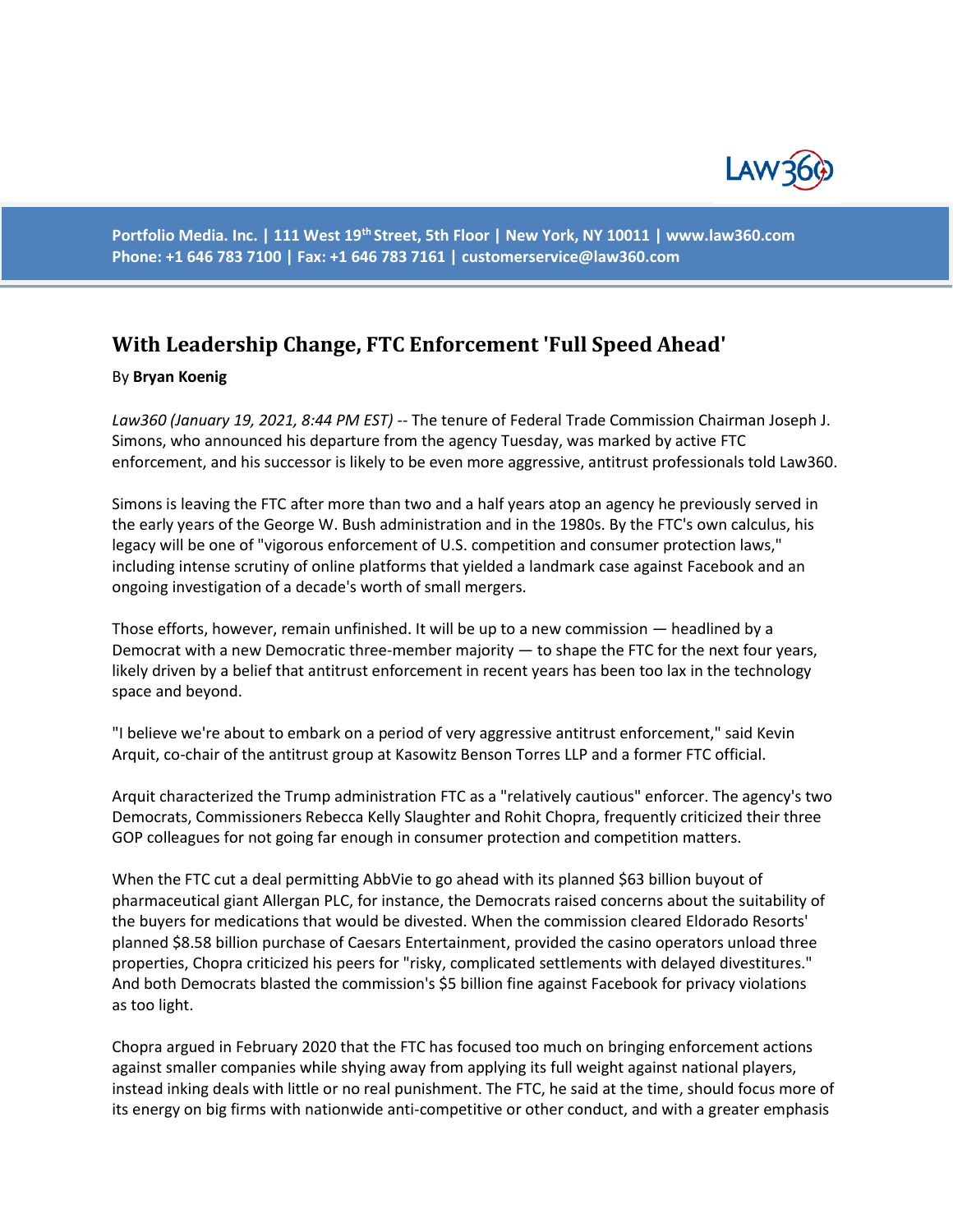on "punitive" measures. While those cases may be harder, "that's not a bad thing," he said.

At least two of the FTC's five commissioners must now be replaced thanks to Simons' planned departure and President-elect Joe Biden's intention to nominate Chopra to head the Consumer Financial Protection Bureau.

Slaughter, meanwhile, is a reliably progressive vote on the FTC and is likely to be named commission chair, at least on an acting basis, antitrust professionals said.

"The process does not require Senate confirmation, and it ensures that the agency will be led by a Democrat after Chairman Simons resigns. Commissioner Slaughter is well known on the Hill, of course, and she may well be nominated to the chair position, depending on her plans and interests and whether President Biden has other candidates in mind," Constantine Cannon LLP partner Henry C. Su, an FTC alum, told Law360 in an email.

That leaves two more spots that Duane C. Pozza, a co-chair of Wiley Rein LLP's FTC regulation practice and a former assistant director in the agency's Division of Financial Practices, says to watch.

"It's important to look at the priorities of the people he nominates, because they'll be able to change the focus of the commission," said Pozza, who noted that FTC commissioners come with a variety of interests and backgrounds, from Chopra's consumer protection background to focuses on privacy or the antitrust implications of algorithms used to dictate corporate behavior.

Lisa Kimmel, a senior counsel in Crowell & Moring LLP's antitrust group and an FTC alum, said she'll be watching to see if the two new commissioners come from the liberal end of the Democratic party or its more moderate wing. Regardless, Kimmel said the incoming Biden administration "seems to be an administration so far that cares a lot about competence."

Moving forward, the conservative-leaning Trump FTC is no longer there to temper the agency's approach, Arquit told Law360.

"Those roadblocks are no longer in place," Arquit said.

Simons' FTC brought a dizzying number of enforcement actions, including merger challenges contesting deals between hospitals, razor companies, real estate listing platforms, prosthetics manufacturers, police equipment firms and more.

Su characterized Simons' approach as more about consensus than constraint.

"His capable and thoughtful stewardship ensured that the FTC continued to carry out its dual missions with mostly bipartisan support, and without being embroiled in political fights that can distract or derail," Su said.

Going forward, Arquit said FTC enforcement, and also that of the U.S. Department of Justice's Antitrust Division, is likely to be driven at least in part by the bipartisan chorus of voices critical of the power wielded by tech giants. The only constraints, Arquit said, will be the judges who weigh any cases, including the ones already filed against Facebook and Google.

"But in terms of policy initiative," Arquit said, "I think it's going to be full steam ahead."